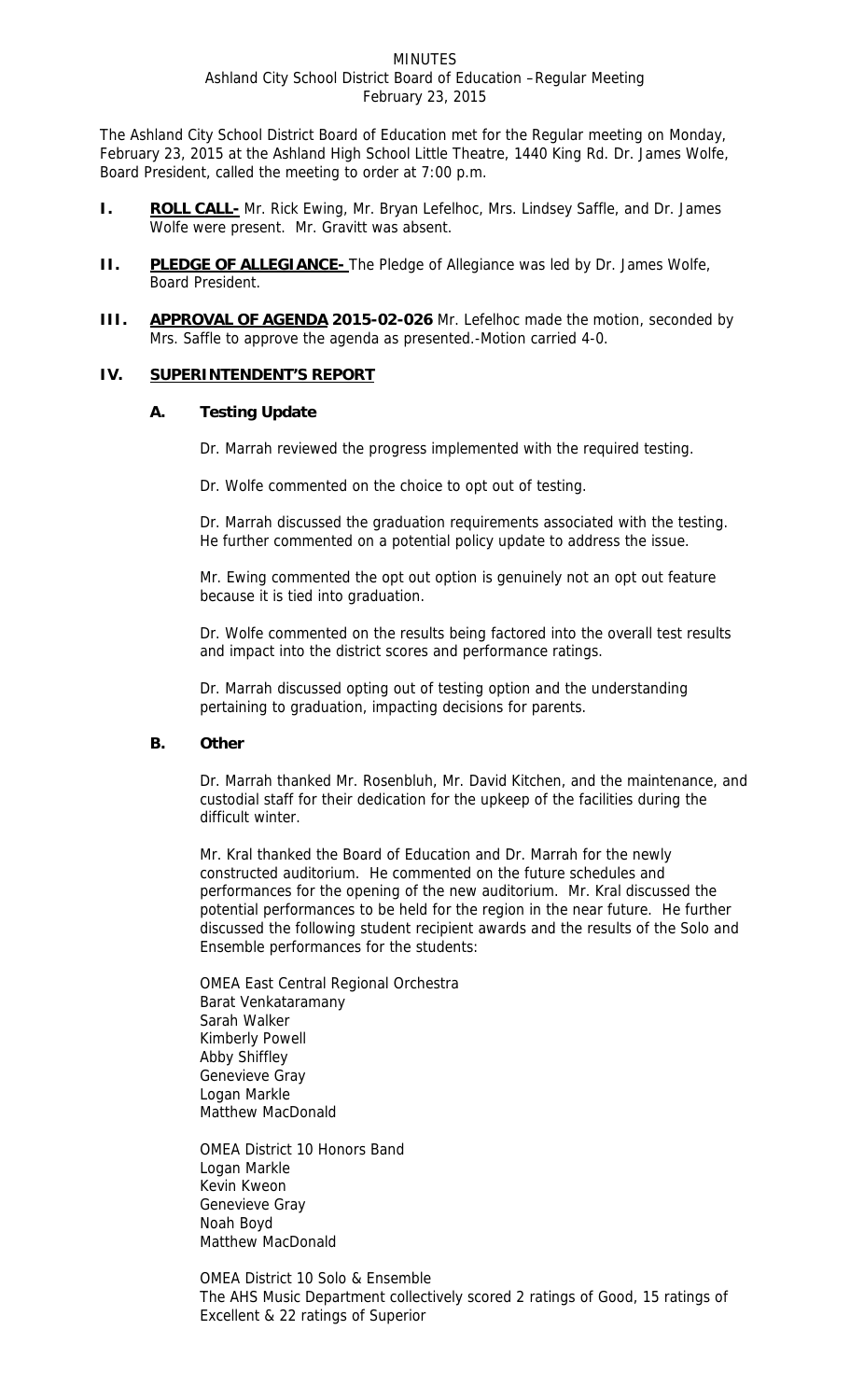Mansfield Youth Symphony Orchestra Concerto Competition 15 people auditioned including Barat Venkataramany & Logan Markle Logan Markle won

ALL-State Honors Concert Band Logan Markle

ALL-State Honors Jazz Band Leif McFrederick Gabe Kral

Pianist Eugene Cho was selected as the first ever HS student to solo with the Ashland Symphony Orchestra. He'll be performing Friday, March 6th with them as part of a free performance for the students of the community, and on Saturday, March 7th at 4pm. Both performances are in the Hugo Young Theatre at Ashland University.

Mr. Kral publicly thanked the Ashland County Community Foundation Association for the award of their grant to the music department.

#### **V. RECOGNITION OF VISITORS AND PUBLIC PARTICIPATION ON AGENDA ITEMS**  No discussions took place.

**VI. FINANCIAL/BUSINESS REPORT 2015-02-027** Mr. Ewing made the motion, seconded by Mr. Lefelhoc to approve the Treasurer's Consent Calendar. Motion carried 4-0.

## **A. Treasurer's Consent Calendar**

Note: Items under the Treasurer's Consent Calendar are considered routine and will be enacted under one motion. There will be no separate discussion of these items prior to the time the Board votes unless a Board member requests an item be clarified or removed from the calendar for separate action.

The Treasurer recommends the following actions:

1. Financial Report

Approval of the Financial Reports (January 2015) as presented.

2. Minutes

 Approval of the minutes of the following Board meeting(s) as presented by the Treasurer:

Regular Meeting **Immuno Communist Communist Communist Communist Communist Communist Communist Communist Communist Communist Communist Communist Communist Communist Communist Communist Communist Communist Communist Communis** 

3. Tax Rates and Amounts

The Treasurer recommends approval of the following resolution accepting tax amounts and rates:

Resolution accepting the amounts and rates as determined by the Budget Commission and authorizing the necessary tax levies and certifying them to the County Auditor (Ohio Revised Code 5705.34-5705.35) (EXHIBIT A)

4. Consolidation of Funds

Approve the consolidation of:

018 900A Alternative School Support Fund \$446.35 and 018 900I Intervention Center Fund to the 018 900H High School Support Fund 200 906H to 018 900H=\$2.48 200 914H to 018 900H=\$91.02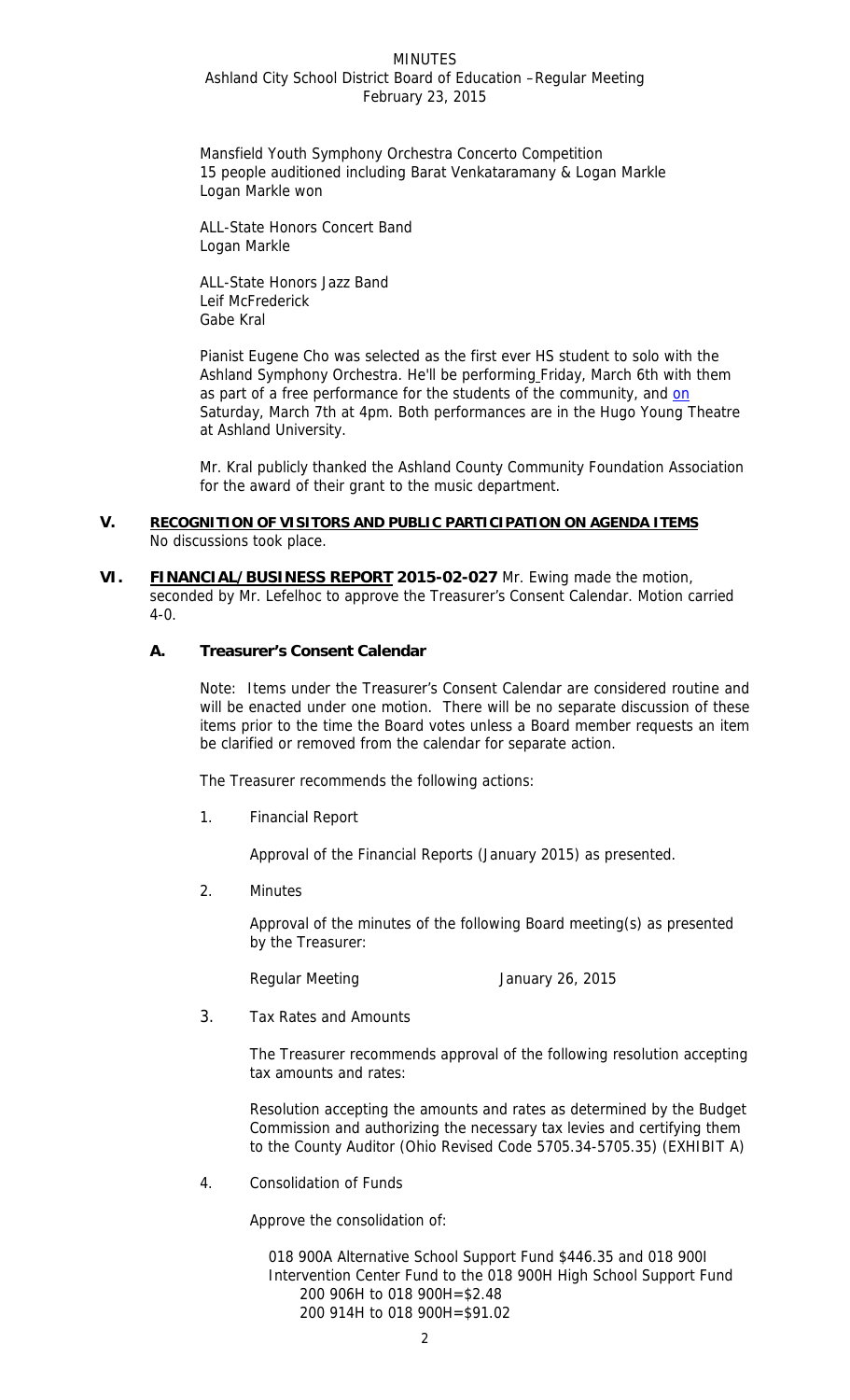> 200 926H to 018 900H=\$42.59 200 905H to 018 900H=\$29.77

5. Records Retention Schedule

Approve an Addendum to the current Records Retention Schedule (RC-2). (EXHIBIT B)

- 6.Items Removed for Separate Consideration
- **VII. NEW BUSINESS 2015-02-028** Mrs. Saffle made the motion, seconded by Mr. Ewing to approve the Consent Calendar. –Motion carried 4-0.

### **A. Consent Calendar**

Note: Items under the consent calendar are considered routine and will be enacted under one motion. There will be no separate discussion of these items prior to the time the Board votes unless a Board member requests an item be clarified or removed from the calendar for separate action.

The Superintendent recommends the following actions:

1. Certificated/Licensed Personnel

Approve the personnel and/or contract recommendations detailed in the exhibit items listed below as per the dates, terms and other applicable conditions specified and pending completion of all state, local and district requirements.

- a. Administrative Contract Renewal (EXHIBIT C)
- b. Substitute Teachers/Home Instructors for the 2014-2015 School Year (EXHIBIT C)
- c. Supplemental Duty Contracts for 2014-2015 (EXHIBIT C)
- d. Certificated Stipends for the 2014-2015 School Year (EXHIBIT C)
- e. PARCC Test Prep Tutors for the 2014-2015 School Year (EXHIBIT C)
- f. Honorarium for the Musical for the 2014-2015 School Year (EXHIBIT C)
- 2. Support Staff

Approve the personnel and/or contract recommendations detailed in the exhibit items listed below as per the dates, terms and other applicable conditions specified and pending completion of all state, local and district requirements.

- a. New Hires for the 2014-2015 School Year (EXHIBIT D)
- b. Transfer for the 2014-2015 School Year (EXHIBIT D)
- c. Honorariums for the Musical for the 2014-2015 School Year (EXHIBIT D)
- d. Special Duty Contracts for the 2014-2015 School Year (EXHIBIT D)
- 3. Items Removed for Separate Consideration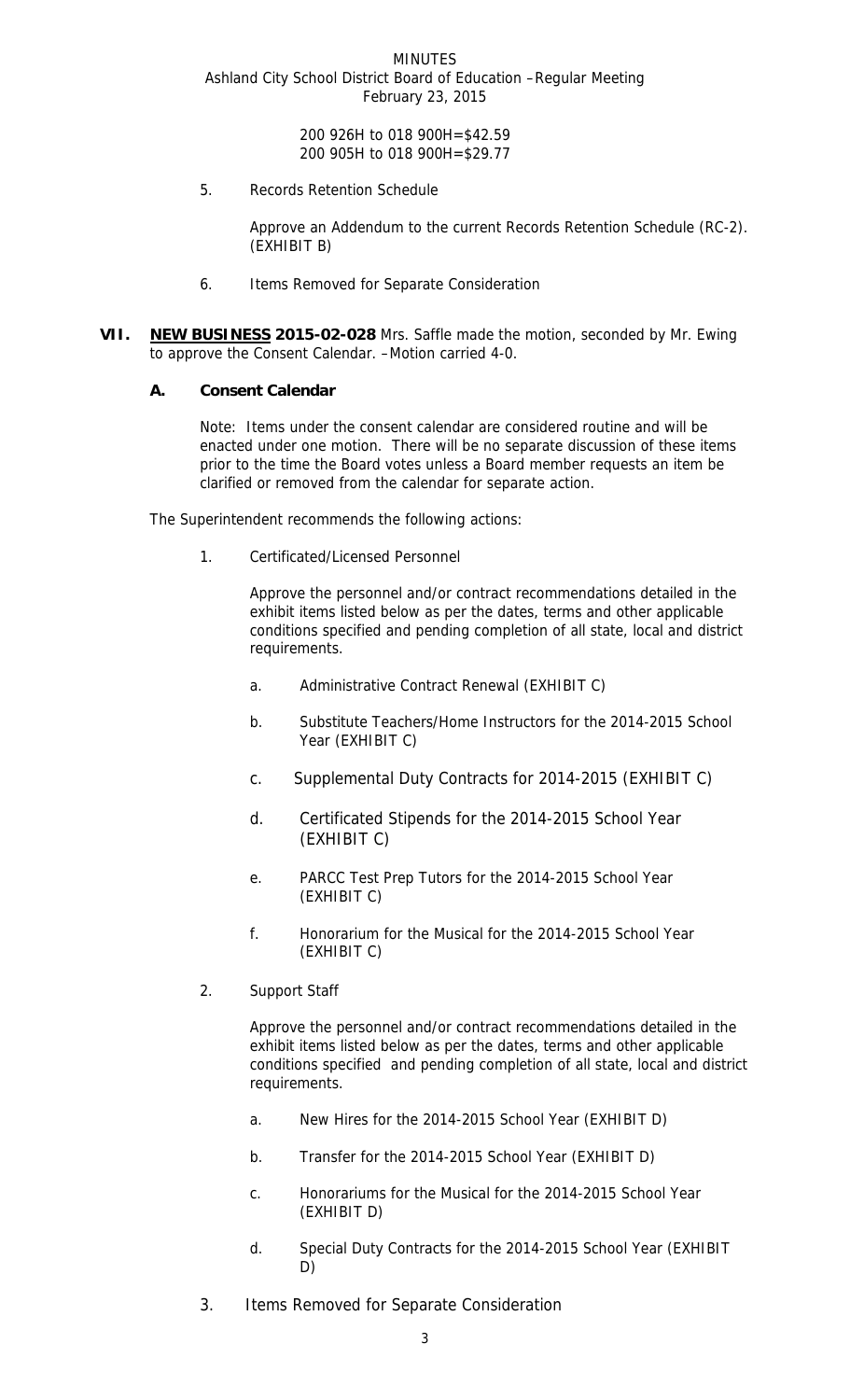- **B. Ashland Public Library Trustee Appointment 2015-02-029** Mr. Ewing made the motion, seconded by Mr. Lefelhoc to approve the re-appointment of Sandra Hedlund-Tunnell to serve as trustee on the Ashland Public Library Board of Trustees for a term that will expire on December 31, 2022.-Motion carried 4-0.
- **C. Natural Gas Sales Program Agreement 2015-02-030** Mr. Lefelhoc made the motion, seconded by Mr. Ewing to approve entering into a natural gas contract beginning July 1, 2015 thru June 30, 2016 and July 1, 2016 thru June 30, 2017 with Metropolitan Educational Council (MEC) and Direct Energy Business Marketing. The current contract with MEC/Constellation expires June 30, 2015. Five (5) energy suppliers submitted RFP's and Direct Energy was the lowest natural gas supplier. (EXHIBIT E)-Motion carried 4-0.
- **D. Approval of Resolution for Construction Urgent Necessity 2015-02- 031** Mr. Ewing made the motion, seconded by Mr. Lefelhoc to approve the declaration of urgent necessity, waiving certain bidding requirements, and authorizing solicitation of costs for an addition (4 classrooms) on the elementary school and contracting to perform the work. (EXHIBIT F)-Motion carried 4-0.
- **E. Approval of Elementary Attendance Zone Change 2015-02-032** Mr. Lefelhoc made the motion, seconded by Mrs. Saffle to approve the Elementary Attendance Zone change as discussed. (EXHIBIT G)-Motion carried 4-0.
- **F. Annexation of Montgomery Property 2015-02-033** Mr. Ewing made the motion, seconded by Mr. Lefelhoc to approve the annexation of the Montgomery Elementary School property to the City of Ashland (final annexation not before July 1, 2015). (EXHIBIT H)-Motion carried 4-0.

# **VIII. DISCUSSION**

Dr. Marrah reminded the Board of Education of a tour of the High School auditorium for the March regular meeting.

Dr. Wolfe commented on the success of high school boys basketball team and extended an invitation to the Friday game. The team is currently 19-1. He further discussed the competition cheer team performing at the Friday evening basketball game.

Mr. Lefelhoc complimented the band performances during the games.

# **IX. BOARD REPORTS**

- **A. Facilities Committee** Mr. Ewing commented the smooth progress of the construction meeting and the furniture bids being posted.
- **B.** Health Care Dr. Wolfe commented on the need for a future healthcare meeting. He further commented the M.O.U. being accepted by OAPSE, but not accepted by the teachers association.

Mrs. Barb Phillips, OAPSE President, thanked the Board of Education, for their efforts with the memorandum of understanding and continuing to provide access to affordable healthcare for the support staff employees.

Dr. Wolfe thanked Mrs. Phillips and commented he continued to look forward to working with her and the OAPSE association.

# **X. COMMENTS/QUESTIONS**

**A. Public** - Mrs. Barb Phillips, OAPSE President, thanked the Board of Education, for their efforts with the memorandum of understanding and continuing to provide access to affordable healthcare for the support staff.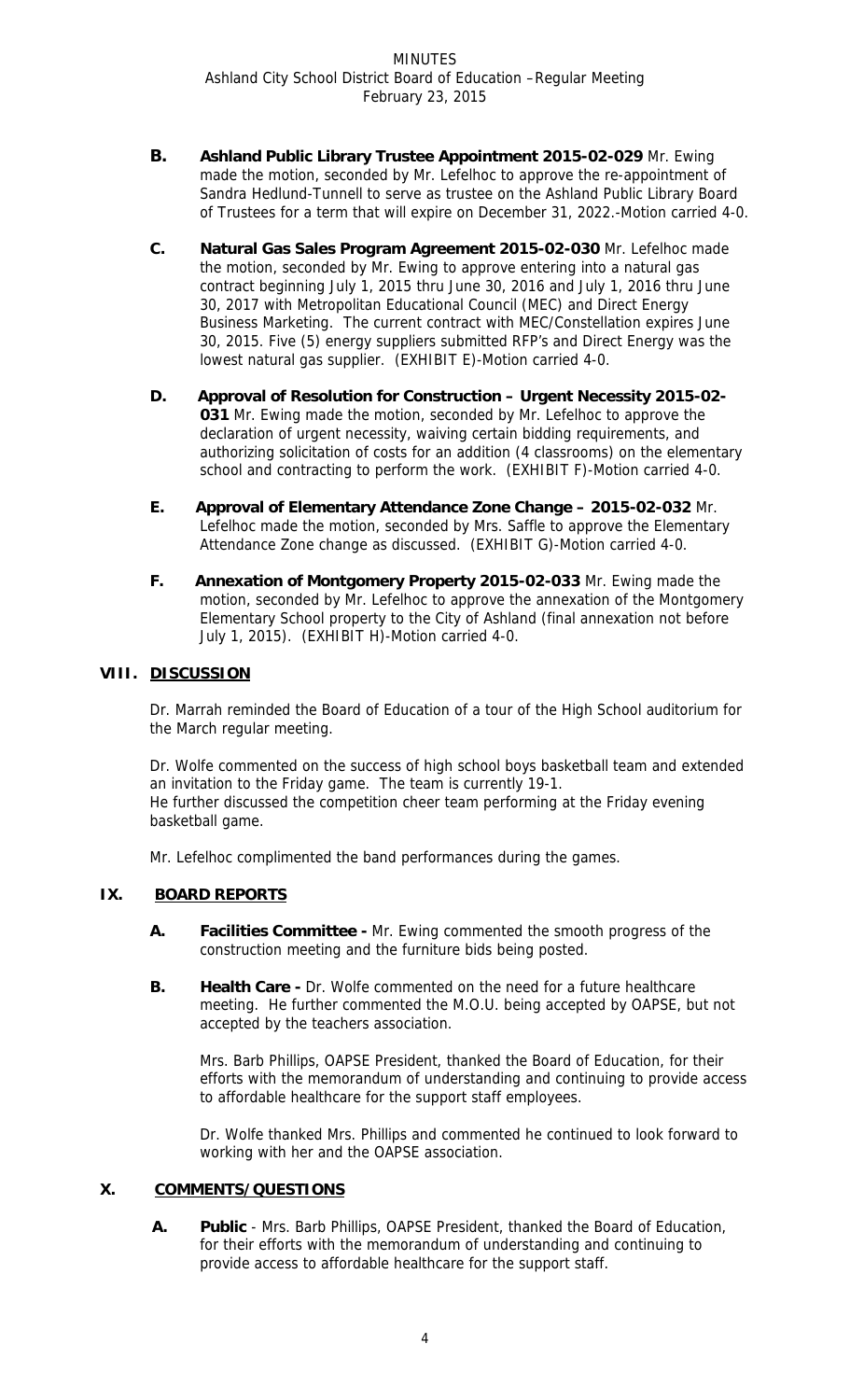Dr. Wolfe thanked Mrs. Phillips and commented he continued to look forward to working with her and the OAPSE association.

## **B. Board Members -**

Dr. Wolfe made closing comments of the positive changes for the students with Ashland City Schools. He further complimented the athletic and music programs. In conclusion, Dr. Wolfe commented on the Culture of Connections activity organization outreach to many students.

Dr. Wolfe also complimented Dr. Marrah in his role as Superintendent, being a difficult position. He further commented that Dr. Marrah is making decisions for what is best for the students.

Dr. Marrah thanked Dr. Wolfe for his positive comments. He further discussed the successful performance of the high school musical. He thanked Mrs. Wolbert for her leadership with the performance and showcasing the talent of the students.

**XI. EXECUTIVE SESSION 2015-02-034** Mr. Ewing made the motion, seconded by Mrs. Saffle to move to executive session. –Motion carried 4-0.

> Whereas, as a public board of education may hold an executive session only after a majority of a quorum of this board determines by a roll call vote to hold such a session and only at a regular or special meeting for the sole purpose of the consideration of any of the following matters:



A. To consider one or more, as applicable, of the checkmarked items with **respect to a public employee or official:** 

- 1. \_\_\_\_\_ Appointment
- 2. <u>X</u> Employment
	- 3. \_\_\_\_ Dismissal
	- 4. \_\_\_\_\_ Discipline
	- 5. \_\_\_\_ Promotion
	- 6. \_\_\_\_ Demotion
	- 7. \_\_\_\_ Compensation
	- 8. \_\_\_\_ Investigation of charges/complaints (unless public hearing requested).

**B. To consider the purchase of property for the public purposes or for the sale of property at competitive bidding.** 

- **C. Conferences with an attorney for the public body concerning disputes involving the public body that are the subject of pending or imminent court action.**
- **D.** ) Preparing for, conducting, or reviewing negotiations or bargaining **sessions with public employees concerning their compensation or other terms and conditions of their employment.**
- **E. Matters required to be kept confidential by federal law or rules or state statutes.**
- **F. Specialized details of security arrangements where disclosure of the matters discussed might reveal information that could be used for the purpose of committing or avoid prosecution for a violation of the law.**

Now, therefore, be it resolved, that the Ashland City School Board of Education, by a majority of the quorum present at this meeting, does hereby declare its intention to hold an executive session on item(s) **\_\_\_A2, B, D\_\_\_\_\_\_** as listed above.

The Board, Dr. Marrah, Mr. Knabe, and Mrs. Deppert entered into executive session at 7:33 p.m.

Mr. Knabe, and Mrs. Deppert left executive session at 8:01.